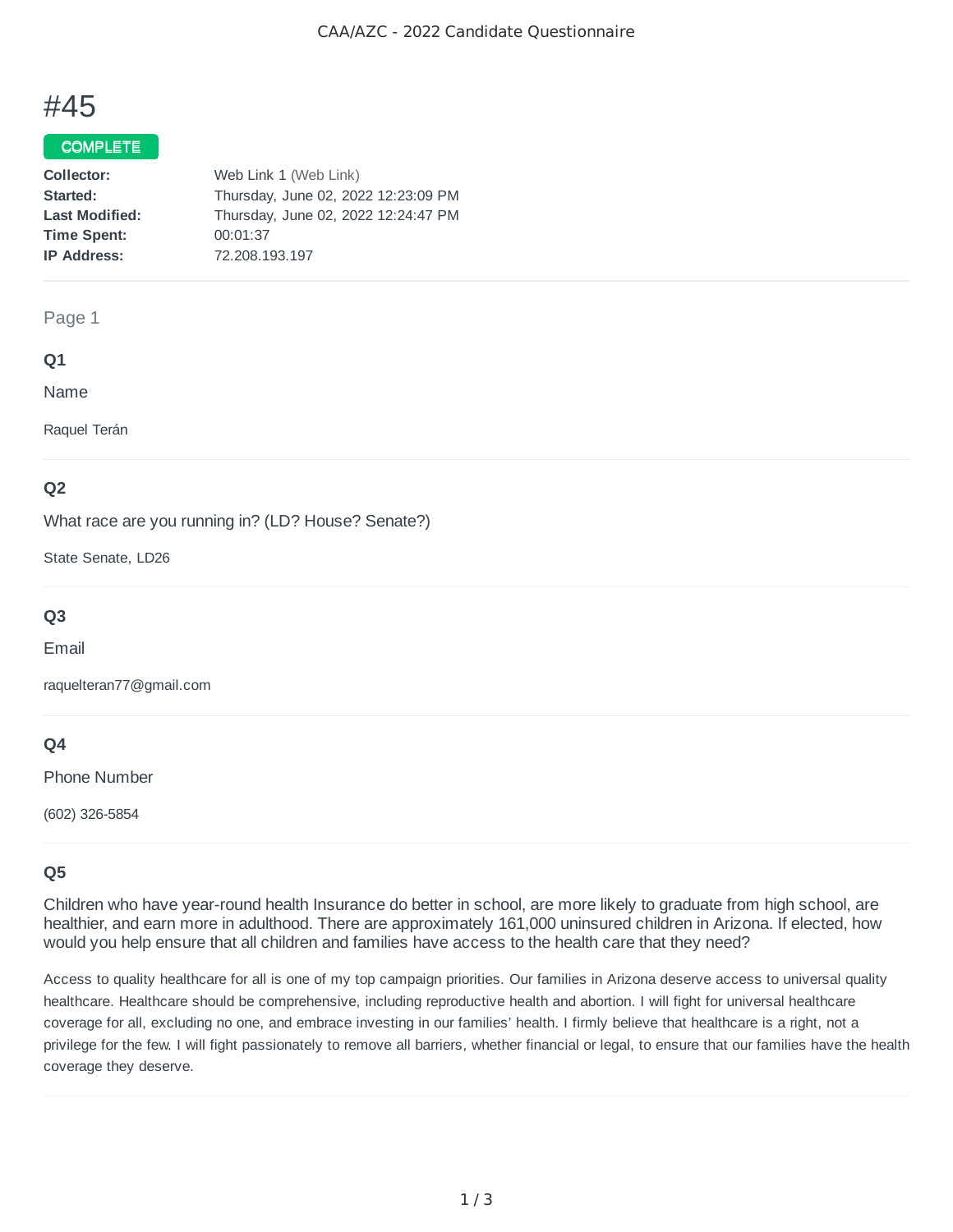## **Q6**

We know that a child's earliest years, birth to age 8, are the most important for the development of their brains. Highquality early childhood experiences can enhance that development. How can the state take a role in helping parents give their children the best start in life?

We must invest in quality universal childcare programs, public education, including universal Pre-K and Headstart, and the services schools provide. Public schools are a hub of our communities. Many low-income students rely on the nutritious well-balanced breakfast and lunch offered at public schools. Despite lack of funding and resources, many schools kept their cafeterias open for students in need and provided wifi-access by using school buses as hot spots in parking lots throughout neighborhoods. The pandemic has shown just how vital schools are to working families and children.

## **Q7**

Many families in Arizona are struggling. Housing is becoming increasingly unaffordable, nearly one in four children live in poverty, and resources that used to be available to help families are no longer there. Research shows that when access to safety net resources are low, foster care populations are high. What is your plan to help children and families get the resources and services they need to keep them out of the child welfare system?

My entire progressive, movement, and political career has been focused on creating more equitable systems. Housing and apartment prices are pricing out Arizona families. I support any effort to increase the supply of affordable housing and to remove zoning restrictions that reinforce structural injustices. Additionally, we must evaluate the resources spent on things such as prisons and reinvest these in our community: in housing, in public education, and other social service programs.

### **Q8**

Arizona has been among the bottom states in per pupil K-12 funding for the past decade which has resulted in severe challenges including teacher shortages, crowded classrooms, and insufficient student support services. How will you ensure that students in every neighborhood have access to quality, well-funded education in Arizona

I would support any number of ways to address the long-term funding needs of Arizona's public education system. Seeing as we are in a budget surplus using the extra money on hand would be a fantastic place to start. In the longer term, we must look at every possible solution to address this issue – education is Arizona's future. Continuing to underfund schools means shortchanging the future of our state.

### **Q9**

Arizona's elected leaders have created a tax code that is upside down and regressive– meaning that those with low incomes pay a much higher share of their income in taxes compared to Arizona's highest income earners. If elected, what will you do to make sure that wealthy and corporations pay their share of taxes?

Arizonans deserve a fair tax code. This priority is central to all other items since Arizona's tax code is filled with loopholes and specialinterest tax cuts; no one in Arizona believes it's fair to give the most wealthy, cuts on expenses like private airplanes. I support policies to close these loopholes and eliminate special-interest tax breaks for the wealthy. Arizona needs to hire more tax auditors and collectors to make sure everyone is playing by the same rules.